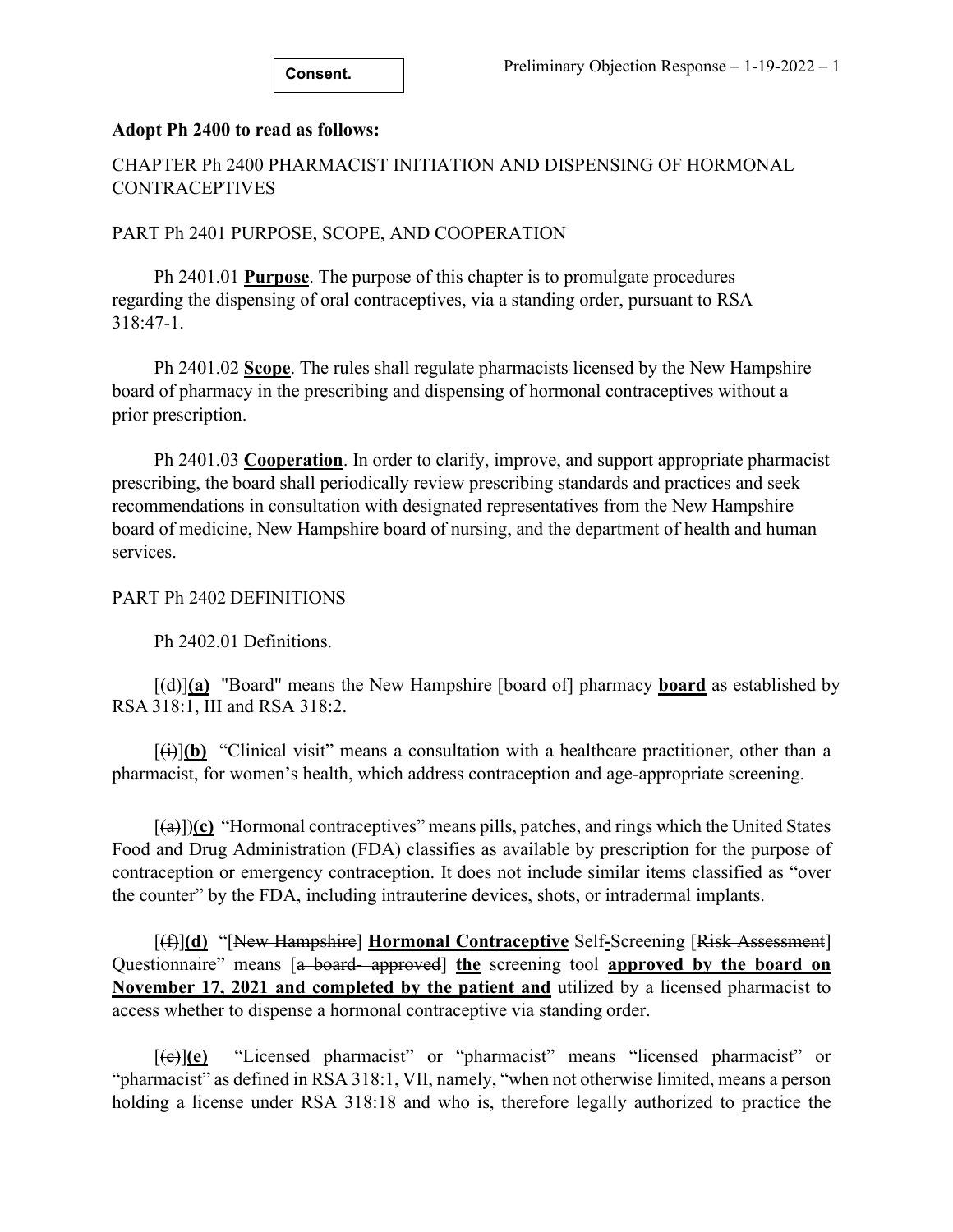profession of pharmacy in this state."

[(e)]**(f)** "Model statewide protocol" means a protocol for dispensing hormonal contraceptives [in] pursuant [of] **to** RSA 318:47-1 jointly developed by the board of medicine, the board of nursing, and the department of health and human services.

[(h)]**(g)** "Outpatient contraceptive services" means hormonal contraceptive prescribing and dispensing services provided by the licensed pharmacist as specified in RSA 318:47-1.

[(g)]**(h)** "Practitioner" or "licensed practitioner" means "practitioner" or "licensed practitioner" as defined in RSA 318:1, XV, namely, "means any person who is lawfully entitled to prescribe, administer, dispense, or distribute legend drugs to patients."

[(j)]**(i)** "Standard algorithm" means [an] the **"Standard Procedures** [a] **A**lgorithm **for New Hampshire RPH Prescribing of Contraceptives" dated 11/17/2021** developed based upon the following select procedures and recommendations  $\frac{1}{2}$ , as adopted by the U.S. Centers for Disease Control and Prevention:

> (1) U.S. Medical Eligibility Criteria (MEC) for Contraceptive Use**, revised July 29, 2016, available as specified in Appendix B; and**

> (2) U.S. Selected Practice Recommendations (SPR) for Contraceptive Use**, revised July 29, 2016, available as specified in Appendix B[**; and]**.**

[(3) Any other Accreditation Council for Pharmacy Education (ACPE) and boardapproved protocols for contraceptive use.]

[(b)]**(j)** "Standing order" means a written and signed protocol authored by one or more physicians licensed under RSA 329:12 or one or more advanced practice registered nurses licensed under RSA 326-B:18. [Such agreement shall specify a protocol allowing the pharmacist licensed under RSA 318:18 to dispense hormonal contraceptives under the delegated prescriptive authority of the physician or APRN, specify a mechanism to document screening performed and the prescription in the patient's medical record, and include a plan for evaluating and treating adverse events. Any such prescription shall be regarded as being issued for an approved medical purpose in the usual course of professional practice.]

## PART Ph 2403 PHARMACIST REQUIREMENTS FOR CERTIFICATION

Ph 2403.01 Pharmacist Requirements. In order to dispense hormonal contraceptives, a pharmacist shall:

(a) Complete an [ACPE and board] **Accreditation Council for Pharmacy**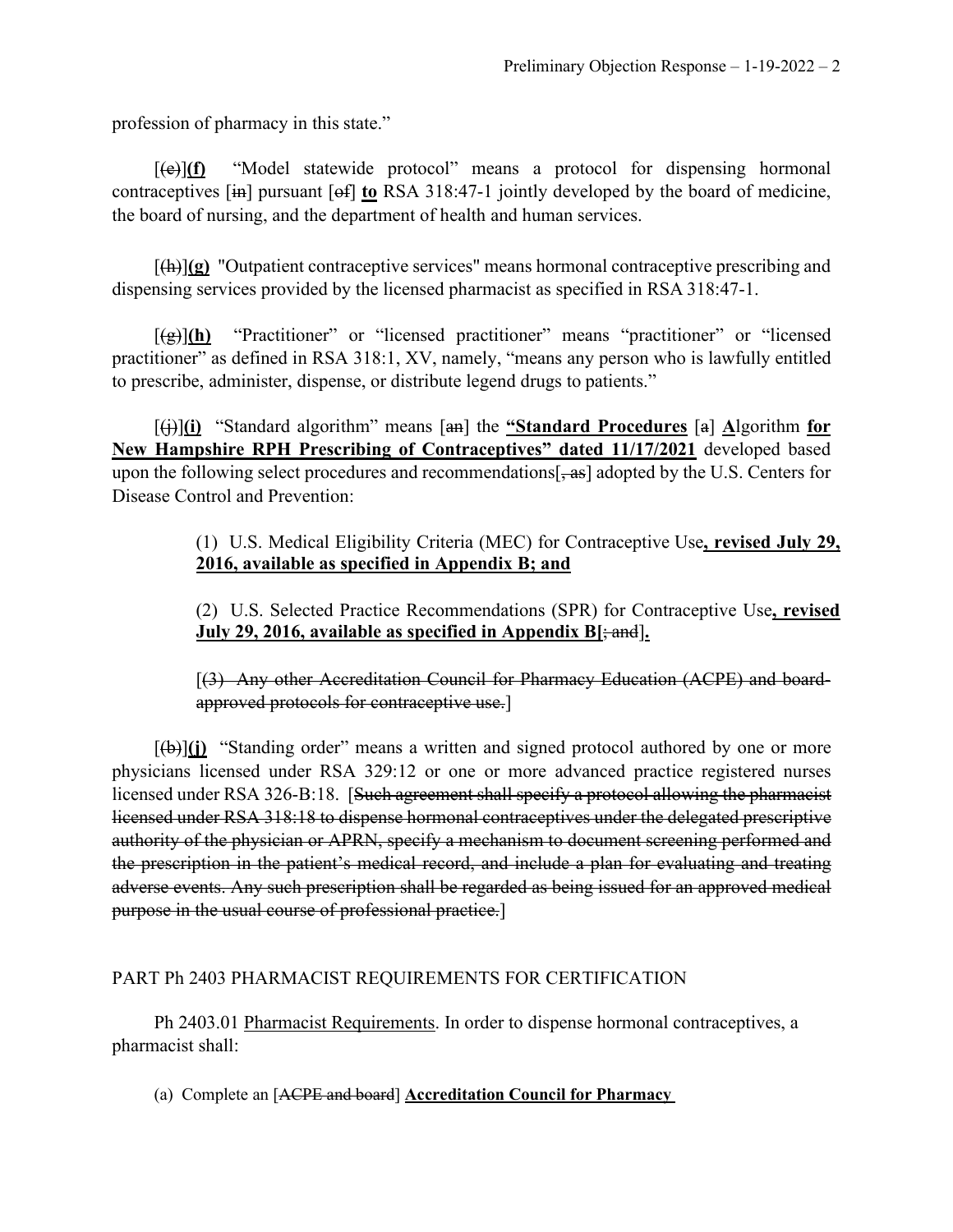**Education** approved training program for hormonal contraceptives;

(b) [A pharmacy must h]**H**ave a private area designed to maintain privacy and confidentiality of the patient and is not susceptible to distractions of the [P]**p**harmacist; and

(c) Construct, maintain, and follow written policies and procedures that establish a course of action which the pharmacist shall follow, that includes, but is not limited to, information regarding:

(1) Adverse reactions;

(2) Compliance with the U.S. MEC, U.S. SPR and [N.H. Standard Algorithm] **the "Standard Procedures Algorithm for New Hampshire RPH Prescribing of Contraceptives", dated November 17, 2021 available on the boards web site, <https://www.oplc.nh.gov/board-pharmacy-forms-and-documents>** ;

(3) Patient confidentiality;

(4) How to appropriately screen patients and determine when to refer to a healthcare provider; and

(5) The process to dispense the hormonal contraceptive.

## PART Ph 2404 PROCEDURES FOR PRACTICE

Ph 2404.01 Initiation and Dispensing Procedure. A pharmacist who engages in hormonal contraceptive initiation and dispensing shall:

(a) Provide each patient who seeks hormonal contraceptives with a board-supplied standardized information sheet, written in plain language, regarding the hormonal contraceptive being dispensed, which includes, but is not limited to:

(1) An indication for the use of the hormonal contraceptive;

(2) The importance of follow up care; and

(3) Health care referral information;

(b) [C] **Have the patient c**omplete an initial screening [with the New Hampshire Self Screening Risk Assessment Questionnaire] **using the "Hormonal Contraceptive Self-Screening Questionnaire" dated November 17, 2021 available on the boards web site, [https://www.oplc.nh.gov/board-pharmacy-forms-and-](https://www.oplc.nh.gov/board-pharmacy-forms-and-documents)**

**[documents](https://www.oplc.nh.gov/board-pharmacy-forms-and-documents)**;

**Edit.** Change the font size. (here and subsequently)

(c) [C] **Have the patient c**omplete any renewal screening identified through the use of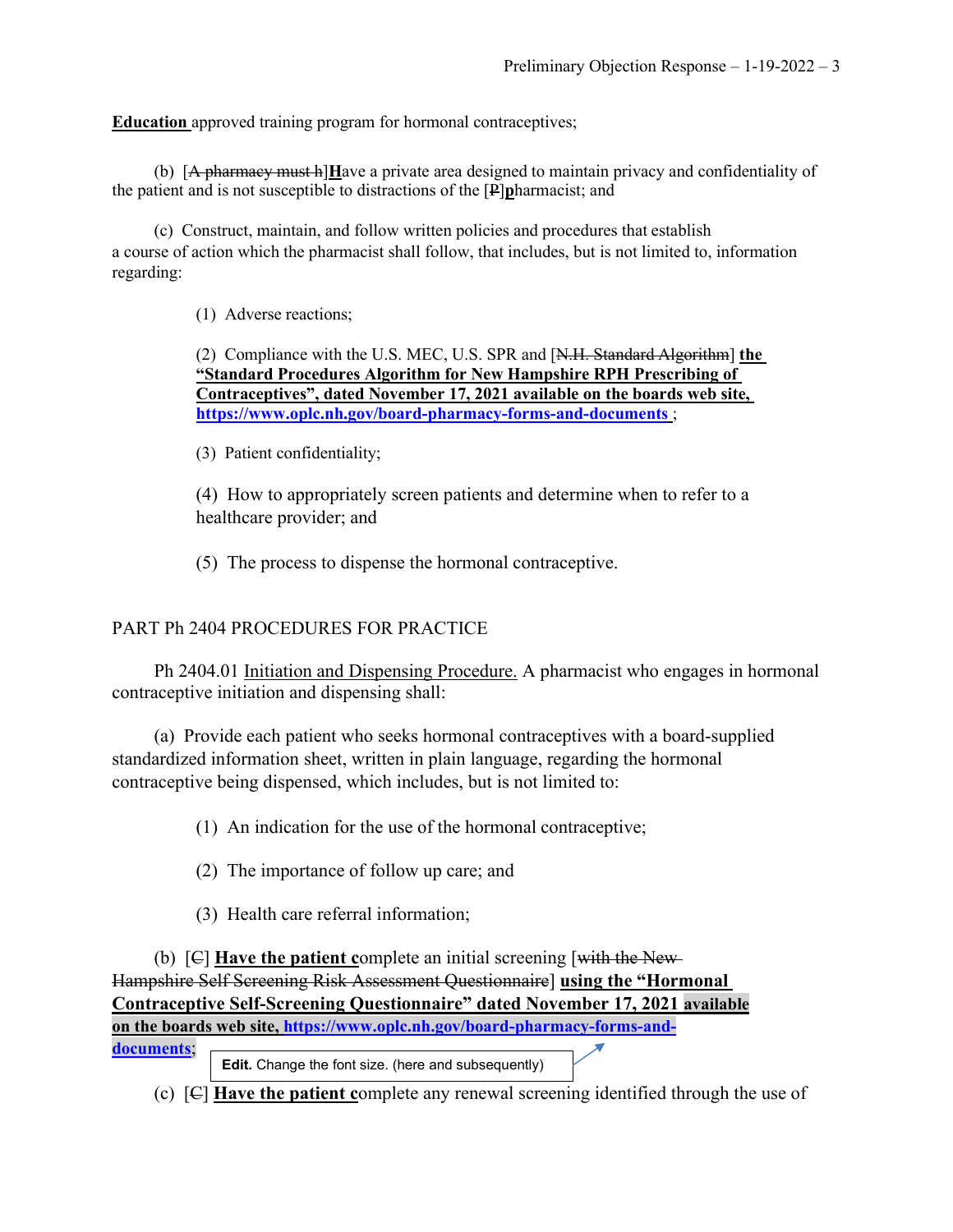the [New Hampshire Self- Screening Risk Assessment Questionnaire] **"Hormonal Contraceptive Self-Screening Questionnaire" dated November 17, 2021 available on the boards web site,<https://www.oplc.nh.gov/board-pharmacy-forms-and-documents>**;

(d) Ensure each patient is an appropriate candidate for receiving hormonal contraceptives, as dictated by the U.S. MEC, U.S. SPR **revised July 29, 2016, available as specified in Appendix B** and [board-approved N.H. Standard Algorithm] **the "Standard Procedures Algorithm for New Hampshire RPH Prescribing of Contraceptives", dated November 17, 2021 available on the boards web site,<https://www.oplc.nh.gov/board-pharmacy-forms-and-documents>**, and refer to a health care practitioner, if appropriate;

(e) Identify the medication being dispensed to the patient and counsel the patient regarding, but not limited to, adverse effects, follow up appointments, and the instructions for use;

(f) Provide each patient with an "After Visit" summary sheet;

(g) Based upon a patient's request, provide electronically, in writing, or fax within 24 hours to the patient's primary care practitioner, or a pharmacist**-**referred practitioner if the patient does not have a primary care practitioner, a copy of the NH Self-Screening Questionnaire, the hormonal contraceptive that has been prescribed and dispensed to the patient, and any other relevant notes; **and**

(h) Based upon a patient's request, provide the patient who does not have a primary care practitioner and does not wish to be referred to a primary care practitioner a written copy of [their] **his or her** record, which shall include, but not be limited to, the NH Self-Screening Questionnaire[; and]**.**

Ph 2404.02 Recordkeeping Procedures.

**(a)** A pharmacist engaging in the initiation and dispensing of hormonal contraceptives shall maintain patient records for a minimum of 7 years.

**(b)** Maintained patient records shall, at a minimum, include:

 $[(a)(1)$  The name and date of birth of the patient;

[(b)]**(2)** A copy of the [NH] **"Hormonal Contraceptive** Self-Screening Questionnaire**" dated November 17, 2021** completed by the patient;

 $[(e)](3)$  Evidence that the patient was screened;

[(d)]**(4)** Counseling information relayed to patient;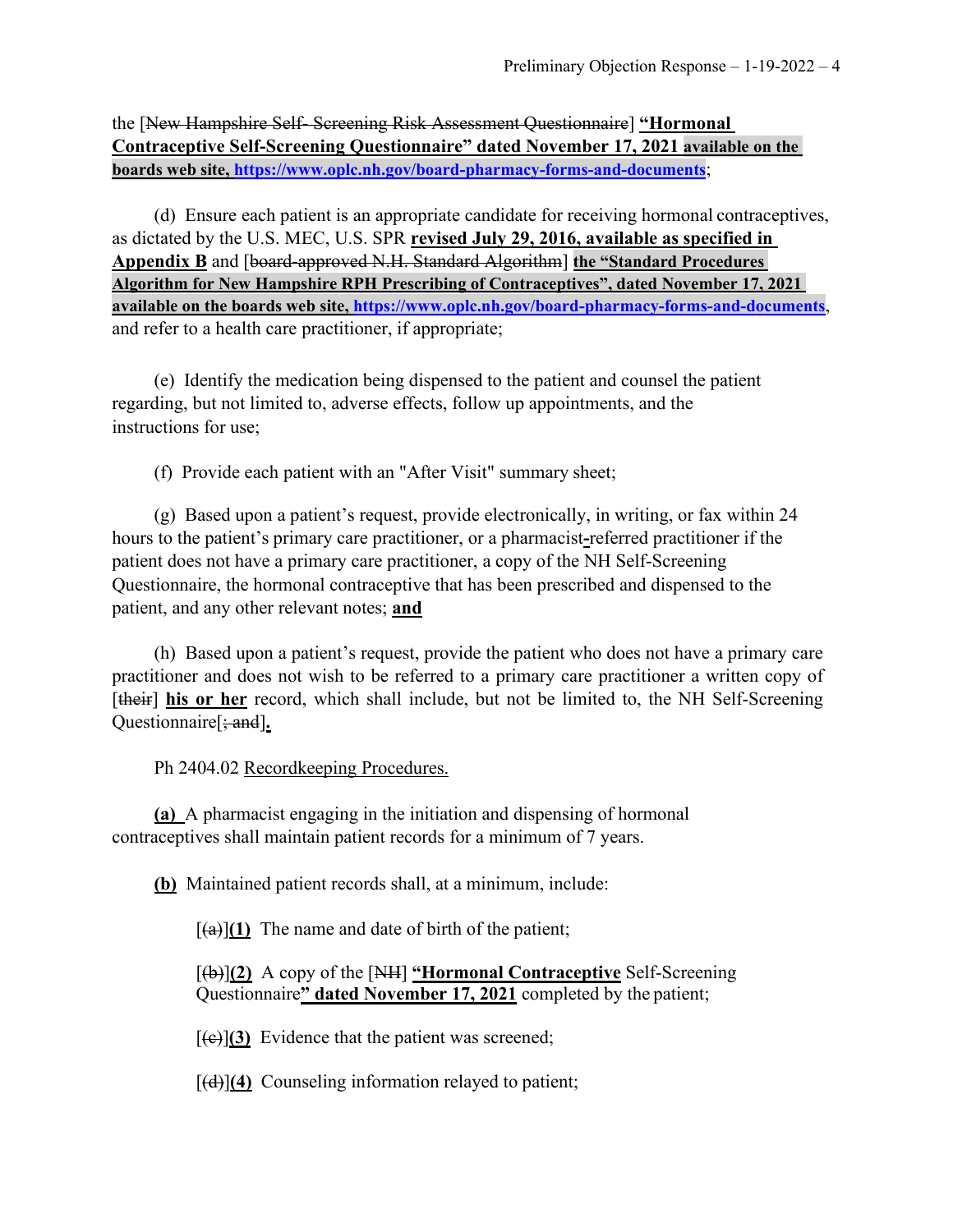[(e)]**(5)** Based upon patient request, evidence that the practitioner was provided with the self- screening questionnaire and notified of the drug dispensed;

 $[(f)(6)$  Name, dose, strength, quantity, and directions of the hormonal contraceptive dispensed; and

 $\left[\frac{1}{2}\right]$  (7) Signature of the patient.

PART Ph 2405 STANDARDS OF PRACTICE

Ph 2405.01 Patient Age Requirements. Pharmacists shall only dispense hormonal contraceptives to a person who is:

(a) At least 18 years of age, regardless of whether the person has evidence of a previous prescription from a primary care practitioner or a women's health care practitioner for a hormonal contraceptive; or

(b) Under 18 years of age, only if the person has evidence of a previous prescription from a primary care practitioner or women's health care practitioner for a hormonal contraceptive.

Ph 2405.02 Pharmacist Standards of Practice.

(a) [Board-approved] **Licensed** pharmacists **who dispense hormonal contraceptives** [under this section] shall comply with the [most current model N.H. statewide protocol] **board's rules**, U.S. MEC, U.S. SPR, [N.H. Standard Algorithm, and any other ACPE board-approved protocols for contraceptive use] **and the "Standard Procedures Algorithm for New Hampshire RPH Prescribing of Contraceptives", dated November 17, 2021 available on the boards web site, <https://www.oplc.nh.gov/board-pharmacy-forms-and-documents>**.

(b) [A current copy of the model N.H. statewide protocol] **The board's rules**, U.S. MEC, U.S. SPR, [N.H. Standard Algorithm] **"Standard Procedures Algorithm for New Hampshire RPH Prescribing of Contraceptives", dated November 17, 2021 available on the boards web site, <https://www.oplc.nh.gov/board-pharmacy-forms-and-documents>**, and any other ACPE [boardapproved protocols for contraceptive use] shall be kept on the pharmacy premises and be available electronically for board review upon request.

### PART Ph 2406 IMMUNITY

Ph 2406.01 Immunity. The board shall not penalize licensed pharmacists under this chapter for following standing orders that contains a defect as long as the requirements in Ph 2400 and RSA 318:47-1 are satisfied.